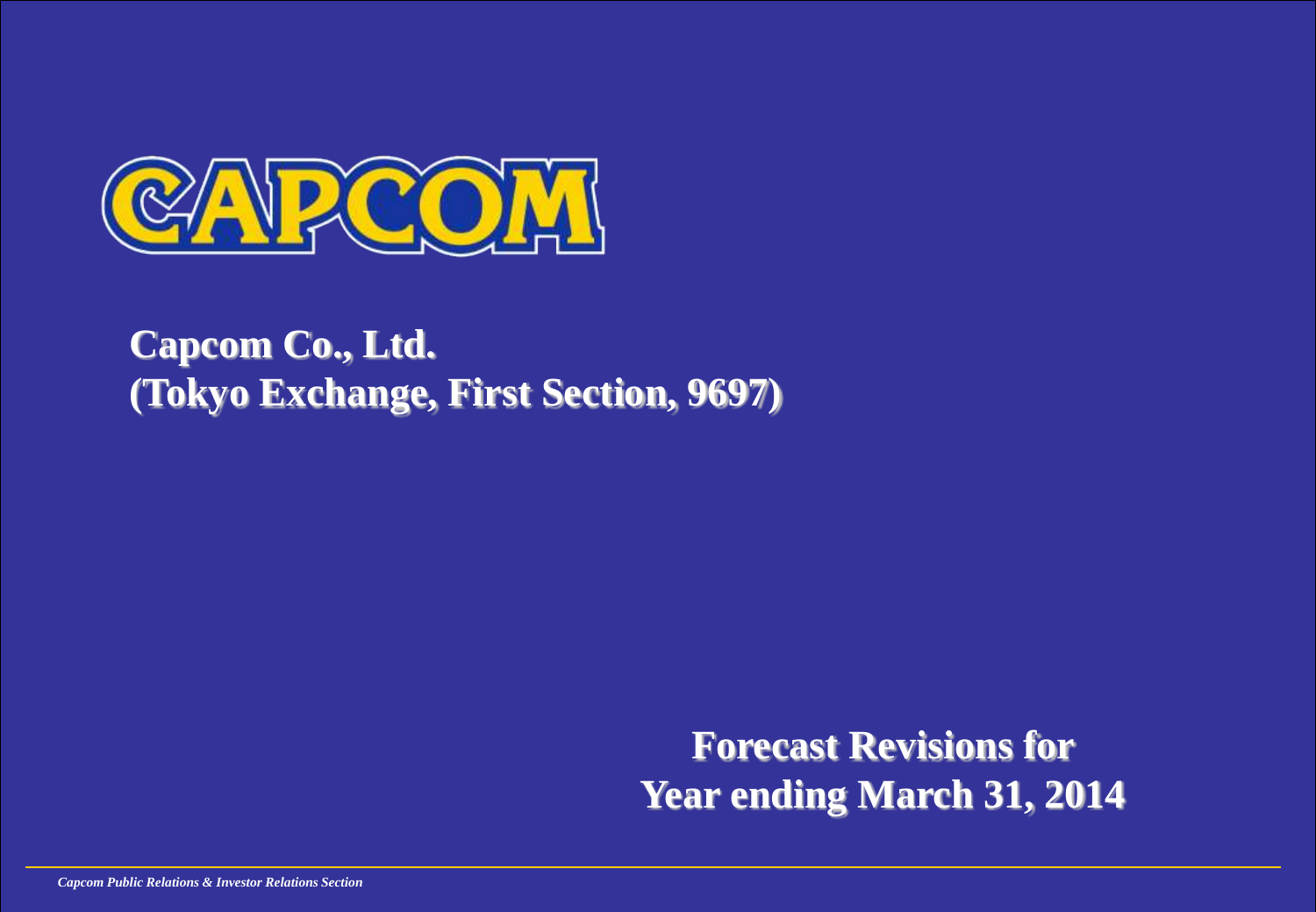**Strategies, plans, outlooks and other statements that are not historical facts are based on assumptions that use information currently available and reasonable judgments. Actual performance may be significantly different from these statements for a number of reasons.**

**In the entertainment industry, which includes Capcom, performance may be highly volatile because of diversifying user needs and other changes in market conditions. Items that can affect Capcom's performance include: (1) the number of hit titles and sales volume in the Consumer Online Games Business, which accounts for the majority of sales; (2) progress in developing home video games; (3) the popularity of home video game players; (4) sales outside Japan; (5) changes in stock prices and exchange rates; (6) alliances with other companies concerning product development, sales and other operations; and (7) changes in market conditions. Please note that this is not a complete list of factors that can influence Capcom's operating results.**

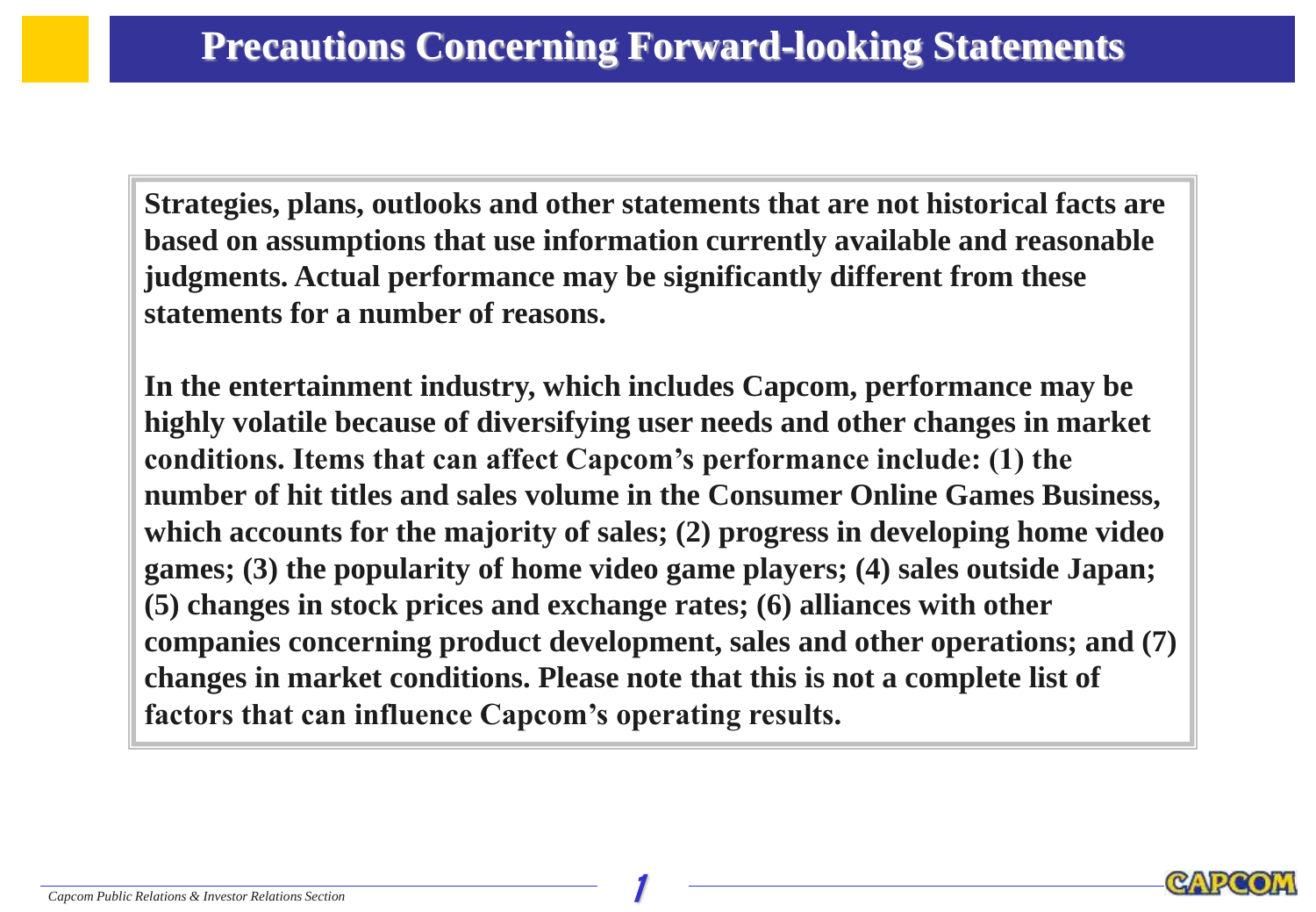# **Forecast Revisions for the Fiscal Year ending March 31, 2014**

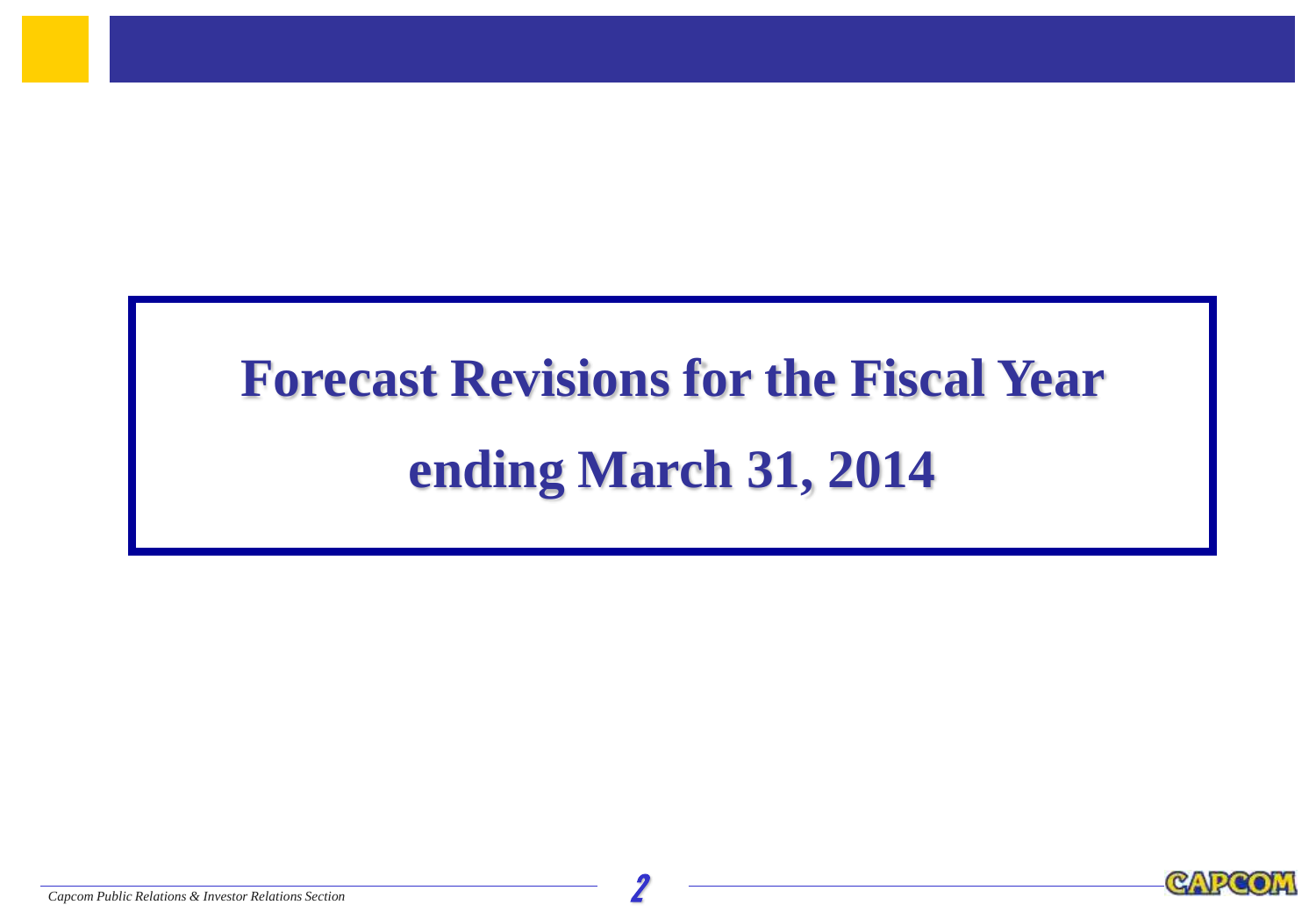## <**Background of Earnings Revision**>

#### **Issues**

- ・ Decentralization of resources through the concurrent development of mobile contents in Tokyo and Osaka
- ・ Insufficient operational know-how at the native app development unit (Osaka) due to the following on the home video games development
- ・ Delay in implementing brand strategy and fierce competition with titles of other companies in the PC online game market

#### **Countermeasures**

- ・ Rigorously evaluate mobile and online games under development as part of business restructuring measures
- ・ Thoroughly reexamine the development flow for online games and create a new development map
- ・ Capture synergies in the Online Games business by combining the skills of the Tokyo and Osaka workforces

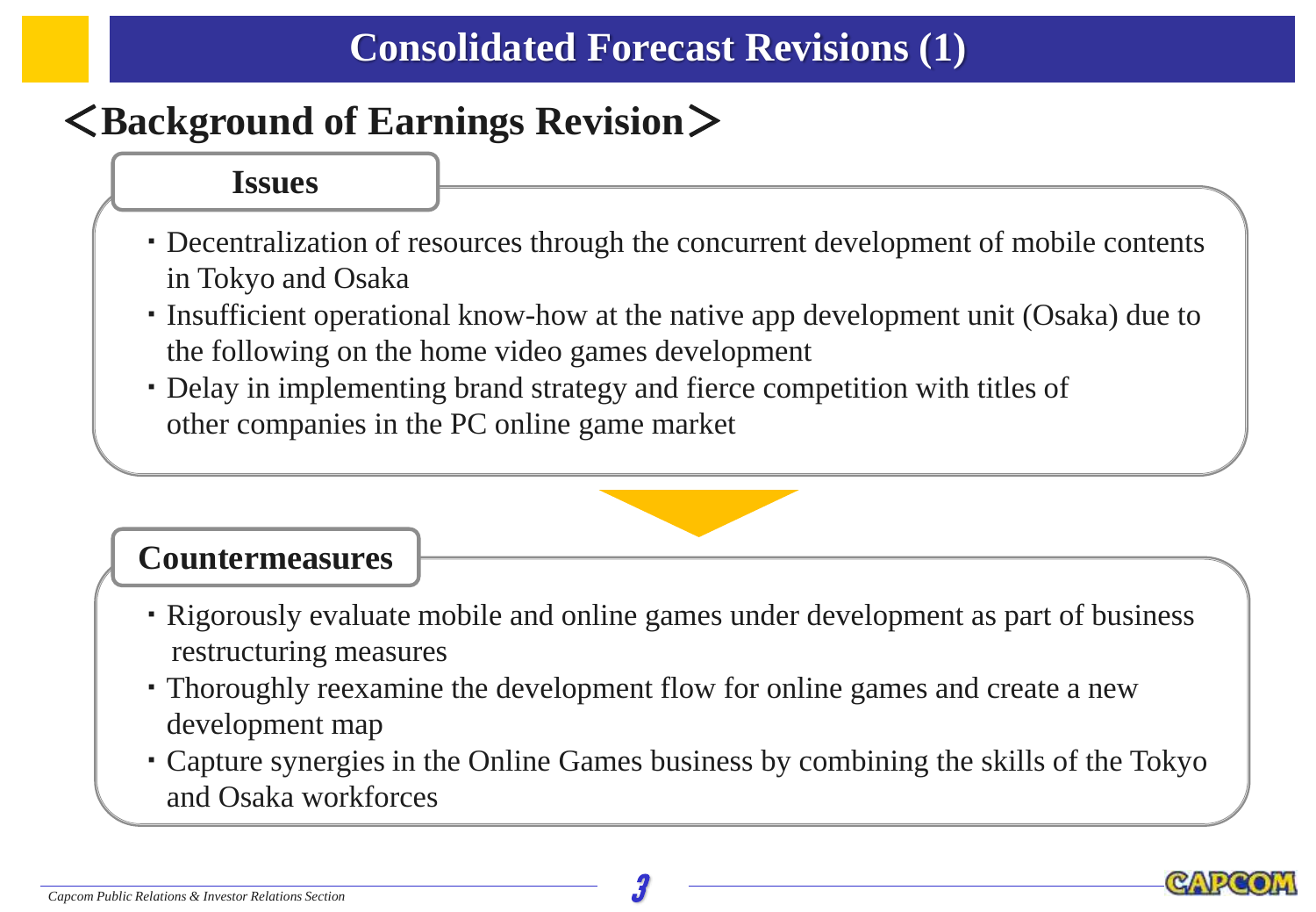#### **Forecast for the Fiscal Year ending March 31, 2014**

**(Million Yen**)

|                         | 2014/3<br><b>Forecast</b> | <b>Revised Forecast</b> | <b>Difference</b> | Difference $(\% )$ |
|-------------------------|---------------------------|-------------------------|-------------------|--------------------|
| <b>Net sales</b>        | 97,000                    | <b>101,500</b>          | 4,500             | $104.6\%$          |
| <b>Operating income</b> | 12,000                    | <b>10,000</b>           | (2,000)           | 83.3%              |
| <b>Ordinary income</b>  | 11,700                    | <b>10,500</b>           | (1,200)           | 89.7%              |
| Net income              | 6,800                     | 3,300                   | (3,500)           | 48.5%              |

- ・ **Sales are expected to be higher than planned because of the popularity of a major title in the Consumer business and a new pachislo title**
- ・ **Operating income is expected to be less than planned as weak sales of highly profitable mobile contents products PC online games bring down profitability**
- ・ **Recorded an special loss of about 5 billion yen following an examination of the potential of recovering expenses in the Mobile Contents and PC Online Games businesses, where sales are weak**

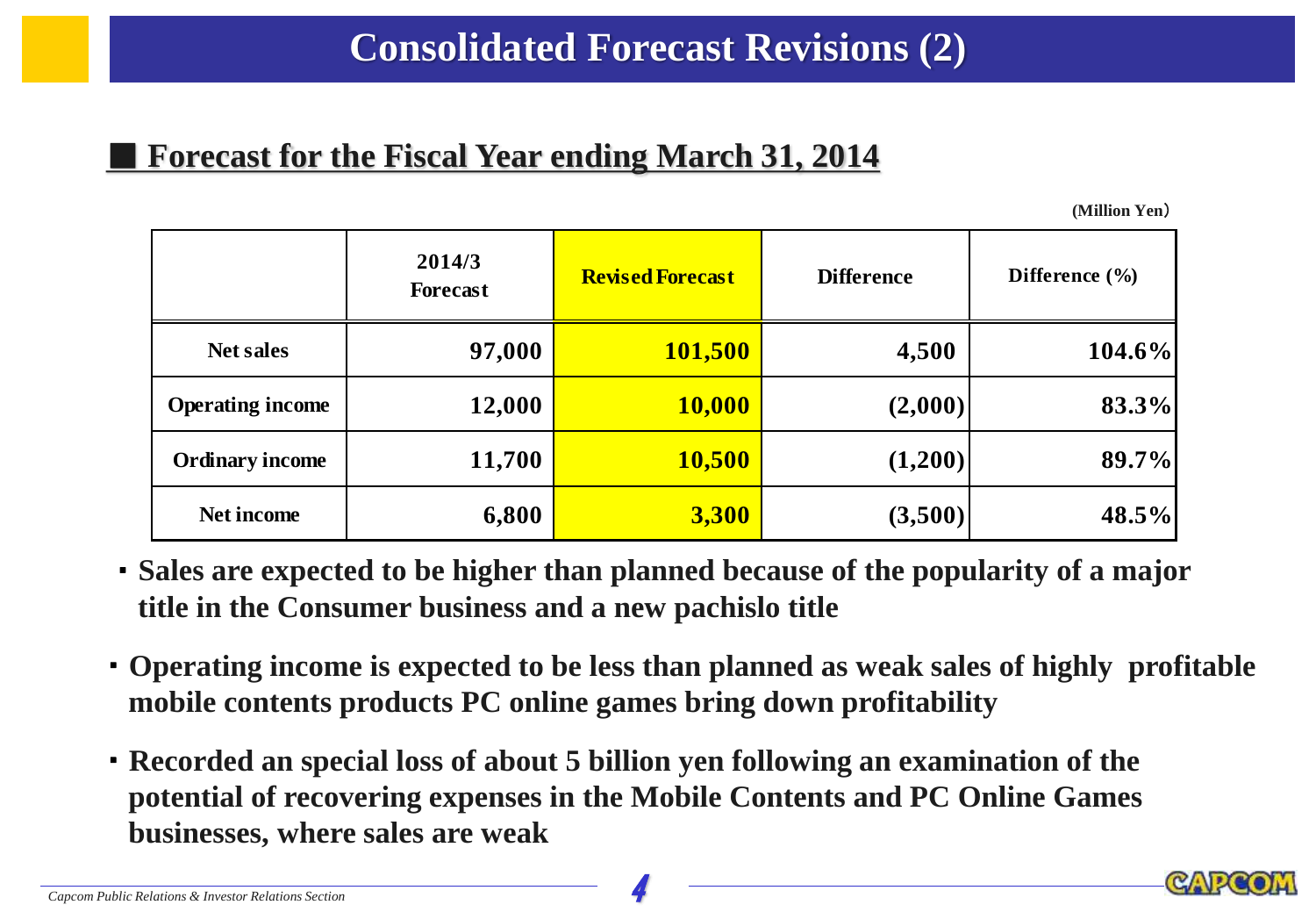#### ■ **Forecast for the Fiscal Year ending March 31, 2014 (By Business Segments)**

**(Million Yen**)

|                                     | <b>Net Sales</b>   |                         |                   | <b>Operating Income</b> |                         |                   |
|-------------------------------------|--------------------|-------------------------|-------------------|-------------------------|-------------------------|-------------------|
|                                     | 2014/3<br>Forecast | <b>Revised Forecast</b> | <b>Difference</b> | 2014/3<br>Forecast      | <b>Revised Forecast</b> | <b>Difference</b> |
| <b>Digital Contents</b>             | 63,000             | 65,000                  | 2,000             | 7,800                   | 4,500                   | (3,300)           |
| <b>Arcade Operations</b>            | 11,000             | 11,000                  |                   | 1,700                   | 1,600                   | (100)             |
| <b>Amusement Equipments</b>         | 20,000             | 23,000                  | 3,000             | 5,500                   | 7,000                   | 1,500             |
| <b>Other Businesses</b>             | 3,000              | 2,500                   | (500)             | 1,200                   | 900                     | (300)             |
| <b>Elimination</b><br>and Corporate | ۰                  | ٠                       | ۰                 | (4,200)                 | (4,000)                 | 200               |
| <b>Consolidated Total</b>           | 97,000             | 101,500                 | 4,500             | 12,000                  | <b>10,000</b>           | (2,000)           |

- ・ **Sales are expected to increase because of the popularity of major titles, including "Monster Hunter 4" in the Digital Contents business**
- ・ **Operating income is expected to be less than forecast due to under expectations of products in the highly profitable mobile contents and " Monster Hunter Frontier G"**
- ・ **In the Amusement Equipments business, "Monster Hunter Gekka Raimei" pachislo machine shows brisk sales**